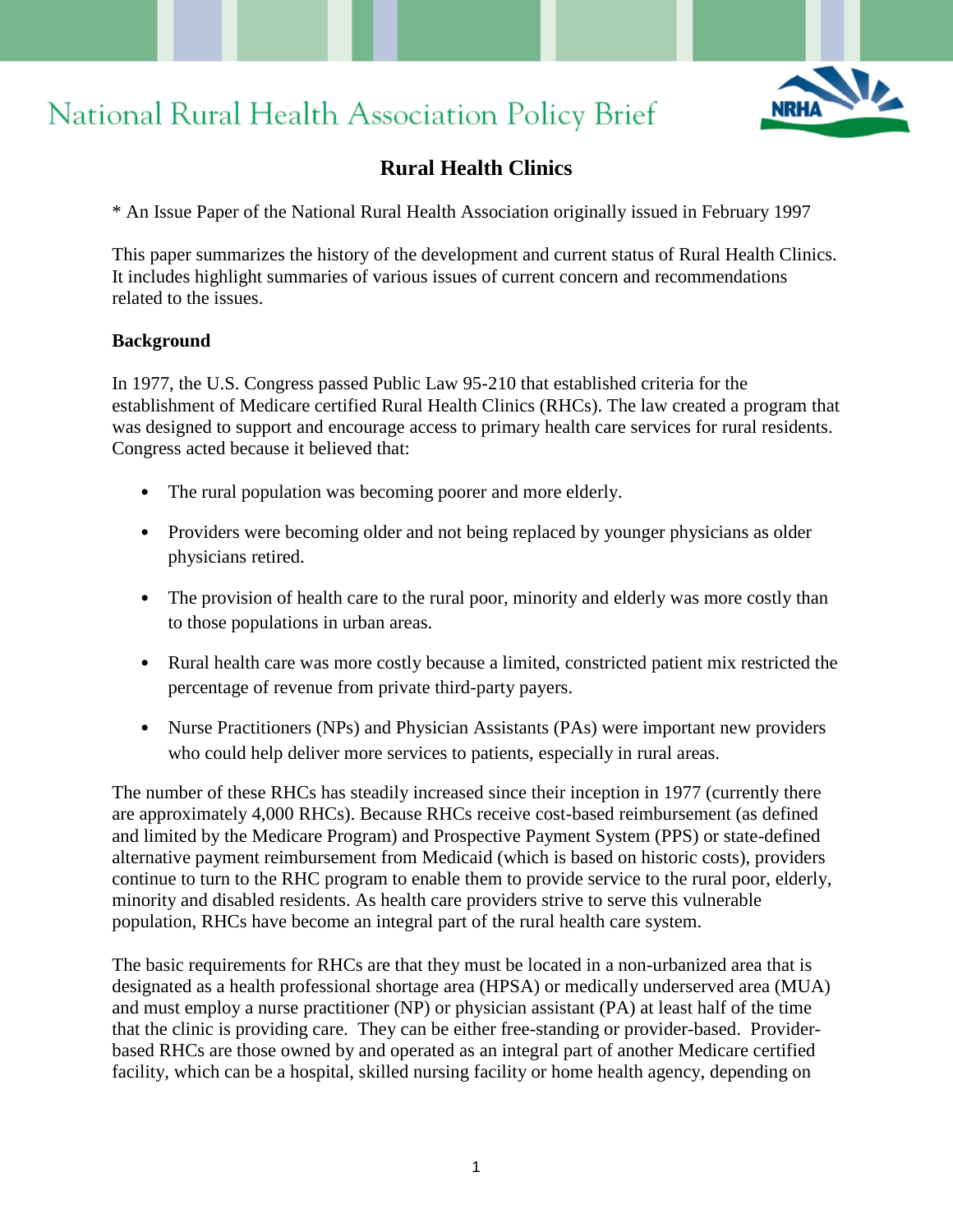state guidelines. As RHCs have proliferated, so has scrutiny of the amount of money being spent for the RHCs by federal and state governments on the program.

RHCs have helped maintain primary health care in areas that otherwise have not historically been able to recruit or maintain providers (physicians, nurse practitioners, physician assistants, and certified nurse midwives).

When examining the cost of an RHC, it must be balanced against the cost of having no access or limited access for the patients the RHC serves, in particular already underserved multicultural and multiracial populations that are experiencing health disparities. Preventive health care and early intervention in acute illnesses would decrease and the ultimate health care cost would increase if there was not access such as that provided by the RHC. Cost should also be evaluated on another less quantifiable continuum - the quality of life that either encourages or discourages providers locating in rural areas. Rural providers are generally within the reach of local citizens 24 hours a day, seven days a week, making the provider's quality of life in a rural community more difficult, although now that there are hospitalists at many rural hospitals, the rural providers have more recovery time.

The provision of primary health care to rural populations through RHC certification:

- Allows access in areas that otherwise would not have sustainable health care.
- Encourages physicians to include NPs, PAs and Certified Nurse Midwives (CNMs) as an integral part of the health care delivery system.
- Gives rural citizens the opportunity to learn and accept the skills of nurse practitioners, physician assistants and certified nurse midwives.
- Allows the potential for other services to be brought to the rural area that otherwise would not be available in a private practitioner's office, such as behavioral health, podiatry, optometry, dentistry, chiropractic and social services.
- Provides important access to highly vulnerable minority populations.

RHCs receive cost-based reimbursement from Medicare as defined and limited by the program. Medicaid reimbursement varies from state to state but is generally based on costs that existed in 1999 and 2000 when the PPS rates were set.

RHC allowable cost includes reasonable compensation of providers and other staff members. By statute, the Medicare cost per visit limit and the Medicaid reimbursement base rate is increased annually by the published Medicare economic index  $(MEI)^1$ . Such increases have consistently outpaced adjustments to the standard Medicare and Medicaid fee for service reimbursement methods. However, the Medicare cost per visit limit of \$79.17 for  $2013^2$  is expected to be less than actual cost for the vast majority of RHCs.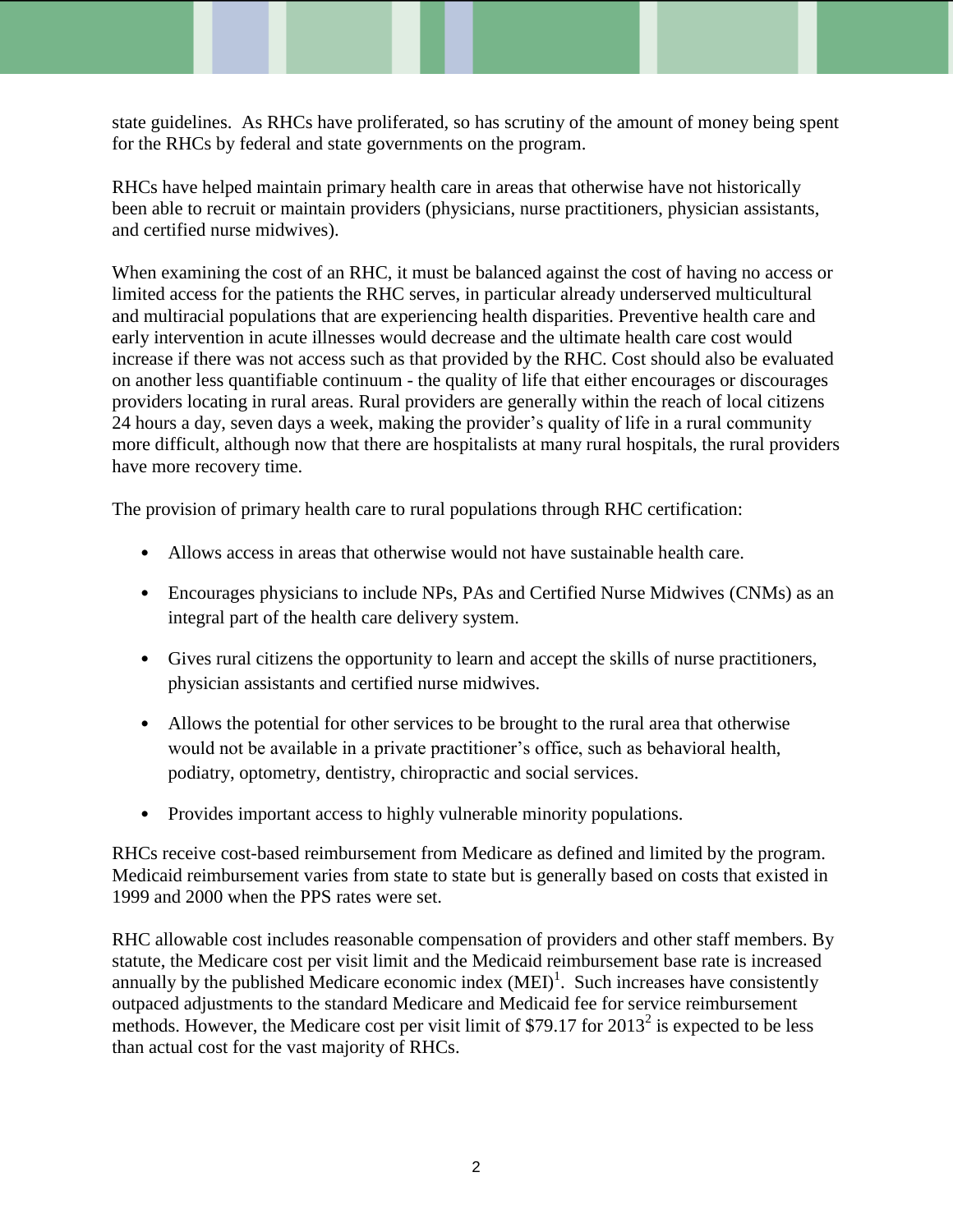The excess of actual cost over the Medicare cost per visit limit has existed since the limit was first established and the gap has continued to grow each year. Even with the Medicare and Medicaid reimbursement shortfall, this concept of cost-based reimbursement has facilitated the recruitment of providers into rural areas and has helped sustain primary health care services in those areas.

The RHC program is designed like many other health care delivery programs at the federal and state levels. A program is legislated, qualification requirements are established, certification processes are put in place and ongoing monitoring mechanisms are developed. The National Rural Health Association (NRHA) has supported the RHC program as one major component of a rural health care delivery system.

# **Access to Care**

Access to primary care has been an important reason for the certification of RHCs. Access to primary health care should be defined and supported in workable terms considering the needs of specific communities. Special attention should be paid to increase the number of providers from the minority populations who are being served. A serious effort to train providers that originate from rural communities and are from under-represented minorities is needed to improve access and quality of care to vulnerable rural populations.

Although it is not currently required, RHCs should serve the populations for which the designation of need for the area was granted. Although the vast majority of RHCs already offer a wide array of services to Medicare and Medicaid beneficiaries, it would be reasonable to require RHCs to serve all Medicare and Medicaid beneficiaries seeking primary care services available at the clinic.

RHCs originally obtaining certification under a population-based underserved or shortage area designation should get support to serve members of the population for which the area was certified as needing health care providers. For instance, if an RHC certification is based on a HPSA-based area with a population below 200 percent of poverty level, that RHC should be funded to offer services to that population on a sliding-fee basis or a similar mechanism.

However, because Medicare reimbursement is at rates that are less than actual cost in most RHCs and the RHCs do not have access to federal grant programs such as the Department of Health and Human Services — Public Health Service grants that provide funds for care to indigent and uninsured populations, it is impractical to impose such requirements at this time. If RHCs were offered Medicare and Medicaid reimbursement at rates that approximate actual cost and have access to federal grants that provide the resources needed to care for indigent and uninsured populations, a sliding–fee scale could be implemented immediately.

The limiting circumstances involved in the establishment and retention of access to care in frontier and other extremely rural areas should be taken into special consideration in any revision of the eligibility and reimbursement provisions for RHCs.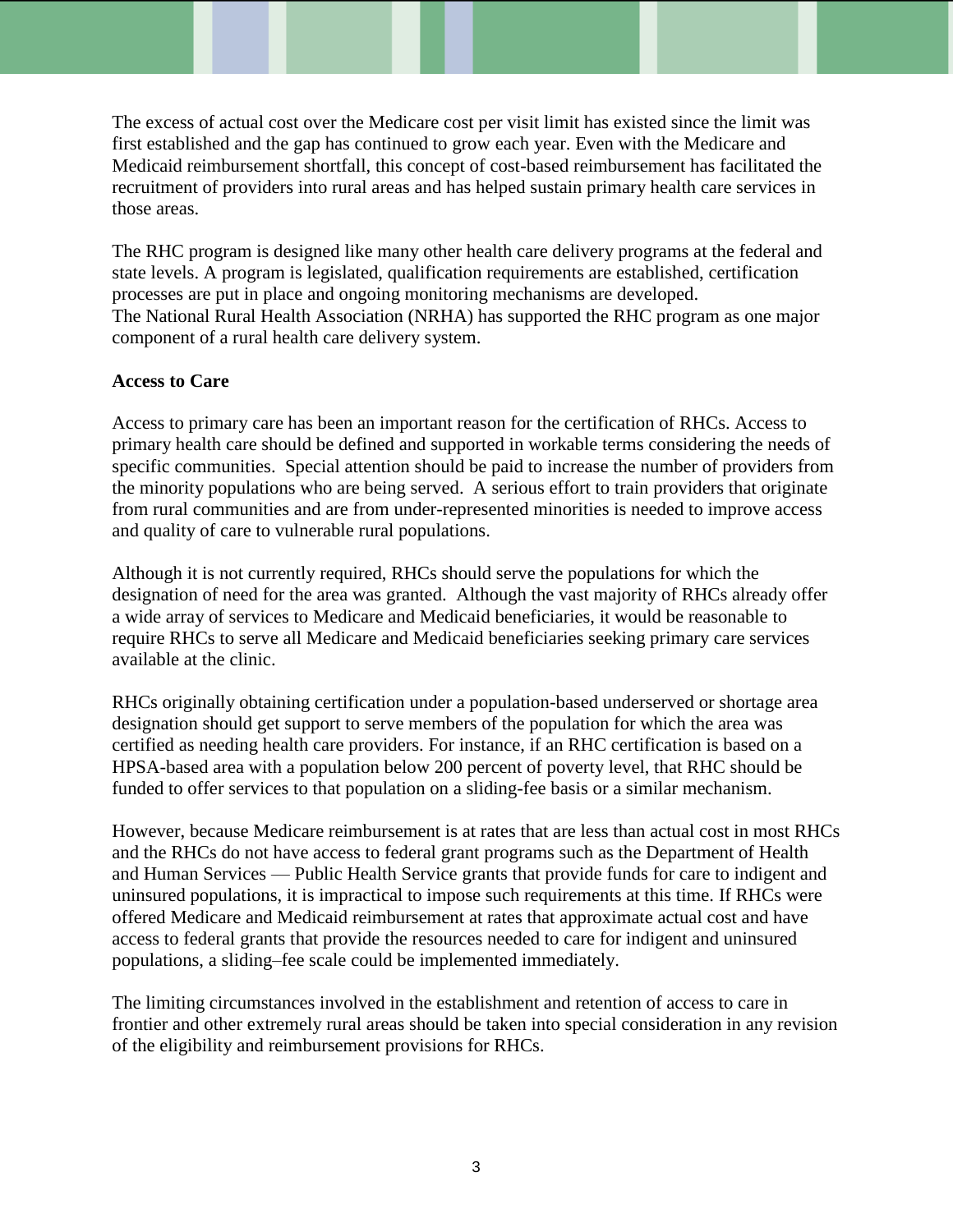Provider-based facilities constitute a significant number of RHCs. The size and physical location of the provider entity is a consideration in determining whether the RHC is provider-based or free-standing.

# **Subcontracting**

The main provision for Rural Health Clinics in the Affordable Care Act is that "nothing shall be construed to prevent a community health center from contracting with a Federally certified rural health clinic for the delivery of primary health care services that are available at the clinic to individuals who would otherwise be eligible for free or reduced cost care if that individual were able to obtain that care at the community health center." Rather than having to create a new clinic in an area where primary care services are already being provided by an RHC, it makes sense that care can be provided to individuals who would be eligible for free or reduced cost care by the RHC subcontracting with a community health center. It would be good if the government provided more support and encouragement for this opportunity through their New Access Point grant funding as well as their instructions to FQHCs.

# **Managed Care**

With the advancement of Medicare Advantage (Medicare managed care), RHCs face a new challenge — RHCs are required to negotiate rates that may be significantly less than the established Medicare rates. RHCs should be recognized as essential community providers and should be afforded protected status in Medicare Advantage and eligible to receive established Medicare payment rates.

Unlike Medicaid managed care programs, Medicare is not required to determine the difference between Medicare managed care reimbursement and established Medicare RHC rates and pay that difference to the RHC. Medicare Advantage does require Medicare managed care contractors to determine and pay Federally Qualified Health Clinics (FQHC) the difference between Medicare managed care reimbursement and established Medicare FQHC rates.<sup>3</sup>

The regulations governing the Medicare Advantage program allow Medicare contractors to circumvent the established Medicare payment methodology and effectively eliminate the RHC program for those Medicare beneficiaries that are covered under such programs.

The Medicare Advantage law and regulations should be revised to require Medicare to determine the difference between Medicare managed care reimbursement and established Medicare RHC rates and pay that difference to the RHC.

As an alternative, the Medicare Advantage law and regulations should require Medicare Advantage contractors to pay the standard Medicare RHC rates and contract with all RHCs in their service area.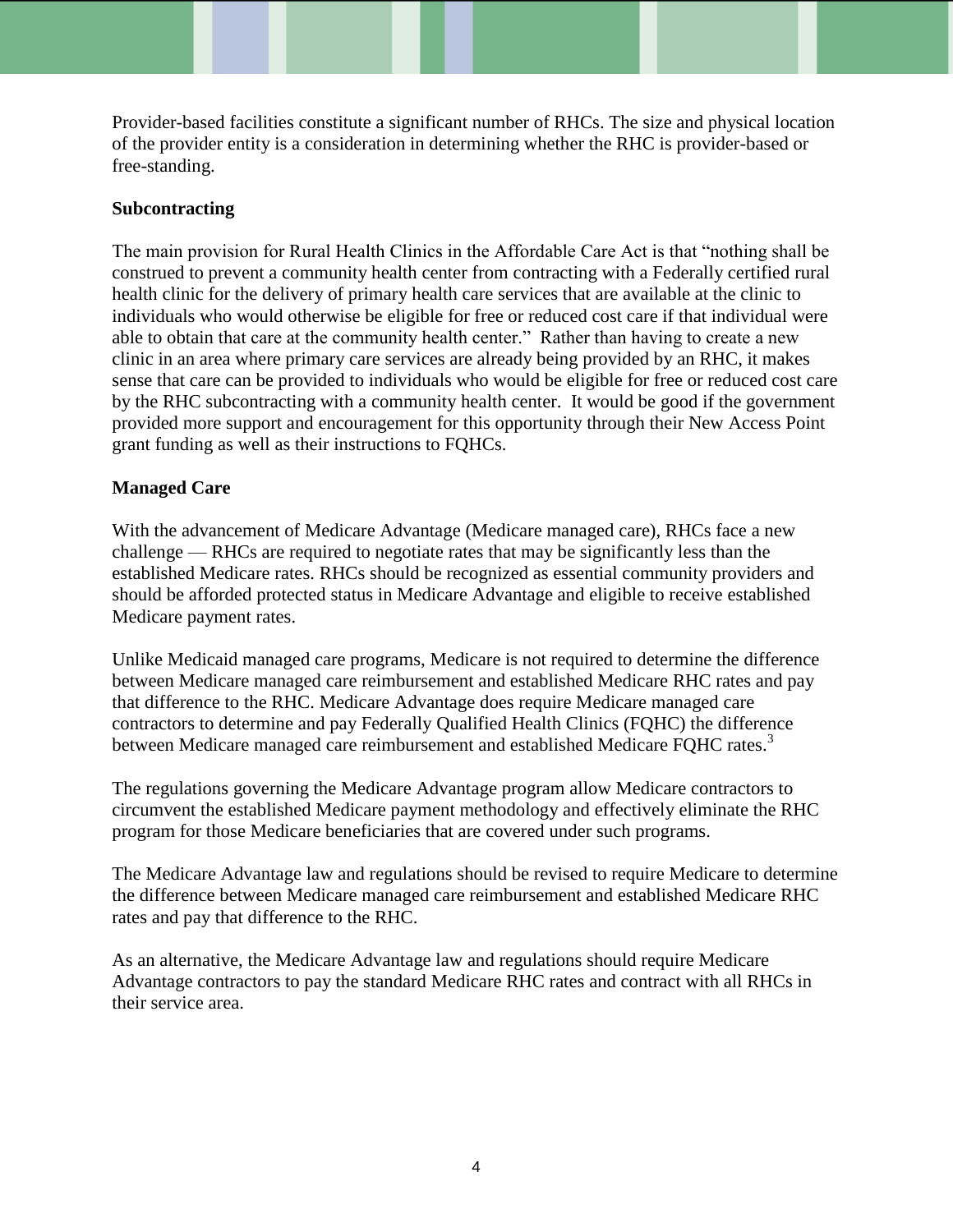#### **Future of Health Care**

Additionally, as we move towards the models of Accountable Care Organizations (ACOs), Regional Care Collaborative Organizations (RCCOs), meaningful use, Patient Centered Medical Home (PCMH), and Triple Aim (improving the patient experience of care, improving the health of population, and reducing the per capita cost of health care), the RHCs must be included as an important entity in payment reform. Rural Health Clinics rely on complex and vulnerable funding streams. Mobilizing efforts to ensure *all* safety net providers are recognized and adequately funded is essential to ensuring our ability to continue delivering care to some of the nation's most at-risk residents.

RHCs serve a large portion of the rural safety net and have been excluded from receiving Medicare Meaningful Use incentive funding, even though RHCs are implementing electronic medical records (EMR) and see a large portion of Medicare patients. Many Critical Access Hospitals (CAH) that employ physicians in their provider-based RHCs won't earn Medicare incentives for the EMR purchased for the clinic, since RHCs do not generally qualify for Medicare incentives. Additionally, unless the RHC meets the 30% "needy" patient mix, they are not eligible for the Medicaid incentives.

RHCs are actively engaged in creating synergy for programs and resources. As the environment moves towards Triple Aim, it must be recognized that many RHCs are the main source of primary care in their communities. RHCs are starting to collect quality improvement data and the implementation of EMRs will help with data generation. There is currently a national demonstration project beginning with RHCs to gather, evaluate and implement quality measures. Many State Offices of Rural Health (SORH) are engaging RHCs in programs that centered around PCMH, care coordination, quality improvement, and patient satisfaction. These programs are being implemented because the SORHs are actively seeking funding sources to accomplish this work. However, funding at the federal level needs to be available to move these programs forward to ensure the survival of rural communities and access to healthcare within the community. Attention to the recruitment and retention of providers that represent the underserved minority characteristic of the communities must be emphasized.

#### **Eligibility for Certification**

RHC program eligibility requires only the designation of a medically underserved area (MUA) or a health professional shortage area (HPSA). Regular assessments of HPSA designations are required under existing rules.<sup>4</sup>

Identification of new MUAs or HPSAs can enable the certification of new RHCs. Congress should provide legislative guidance for the future of existing RHCs that are located in areas that lose their MUA or HPSA designation because of population or provider changes.

Increasing and retaining access to care should be considered in the certification criteria. Both are critical considerations for most rural communities as they face the need for provider services today and in years to come. Definition of community needs should also include consideration of the retention and recruitment of primary care providers. The federal government should establish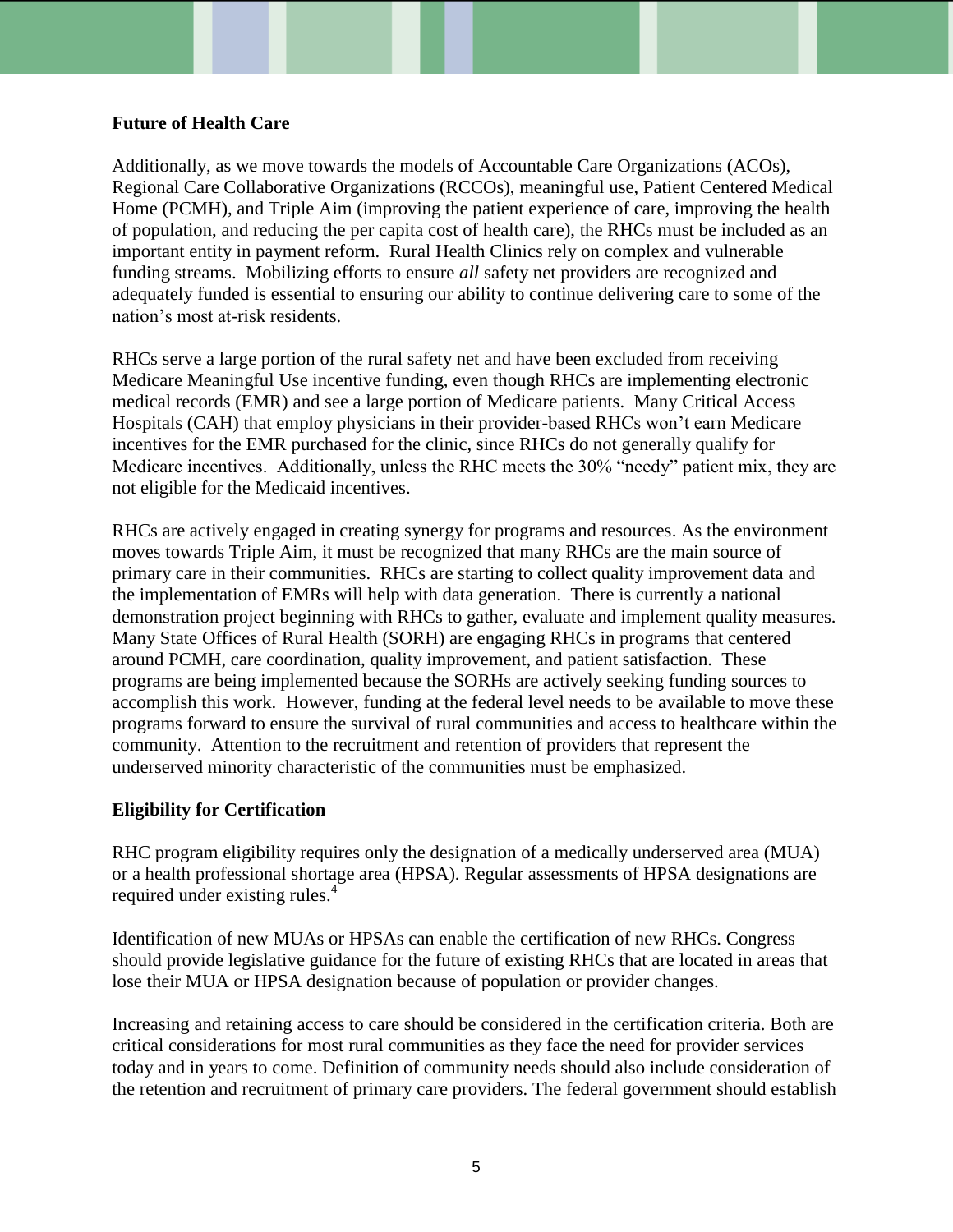updated standards to measure the primary care need, and the states should apply them consistently in making recommendations for certification of RHCs. Such standards should include, but not necessarily be limited to, the number of primary care providers available to the population or geographic area. The criteria should also include community input. Criteria for evaluating need at the community level should include consideration of actual and potential patient utilization assessed by patient type and patient need, consideration of such factors as age, demographics, income and poverty levels, prevalent diagnostic patterns, community economic needs and planning.

Geographic distance, provider type, patient transportation requirements and limitations, and other proven access considerations should be included in evaluating access to health care in the certification criteria.

Nurse practitioners, physician assistants and certified nurse midwives are required by federal law to be key RHC components in the delivery of primary health care services by RHCs<sup>5</sup> and, therefore, should be included in some objective manner in the assessment of need for RHCs at the federal, state, and community levels.

#### **Survey Process and Audits**

Periodic and annual surveys of RHCs are included in the legislative requirements providing a method of checks and balances when applied objectively and consistently. However, timely surveys have not been conducted consistently across the country. The RHC statutes should be revised to require more practical survey guidelines such as follow-up surveys once every three to five years. Timely surveys should be conducted to assure compliance with certification criteria. RHCs of both types (free-standing and provider based) submit required cost-reporting documents. Those reports should be reviewed and/or audited by Medicare and Medicaid Intermediaries in a timely manner.

# **Free-Standing vs. Provider-based Rural Health Clinics**

The primary difference between free-standing and provider-based RHCs is the Medicare per visit limit. In order to support small rural hospitals, provider-based RHCs owned and operated by hospitals with fewer than 50 beds are exempt from the cost per visit limit.<sup>6</sup> As a result, these provider-based clinics are eligible to be paid for the actual cost of care, including allocated hospital overhead. In contrast, free-standing RHCs and provider-based RHCs owned and operated by hospitals with 50 or more beds are generally paid at a rate, limited by law, that is substantially less than their actual cost.

Medicare regulations should be revised to either eliminate the cost per visit limit or increase the cost per visit limit for free-standing and provider-based RHCs owned and operated by hospitals with 50 or greater beds to an amount that approximates actual cost.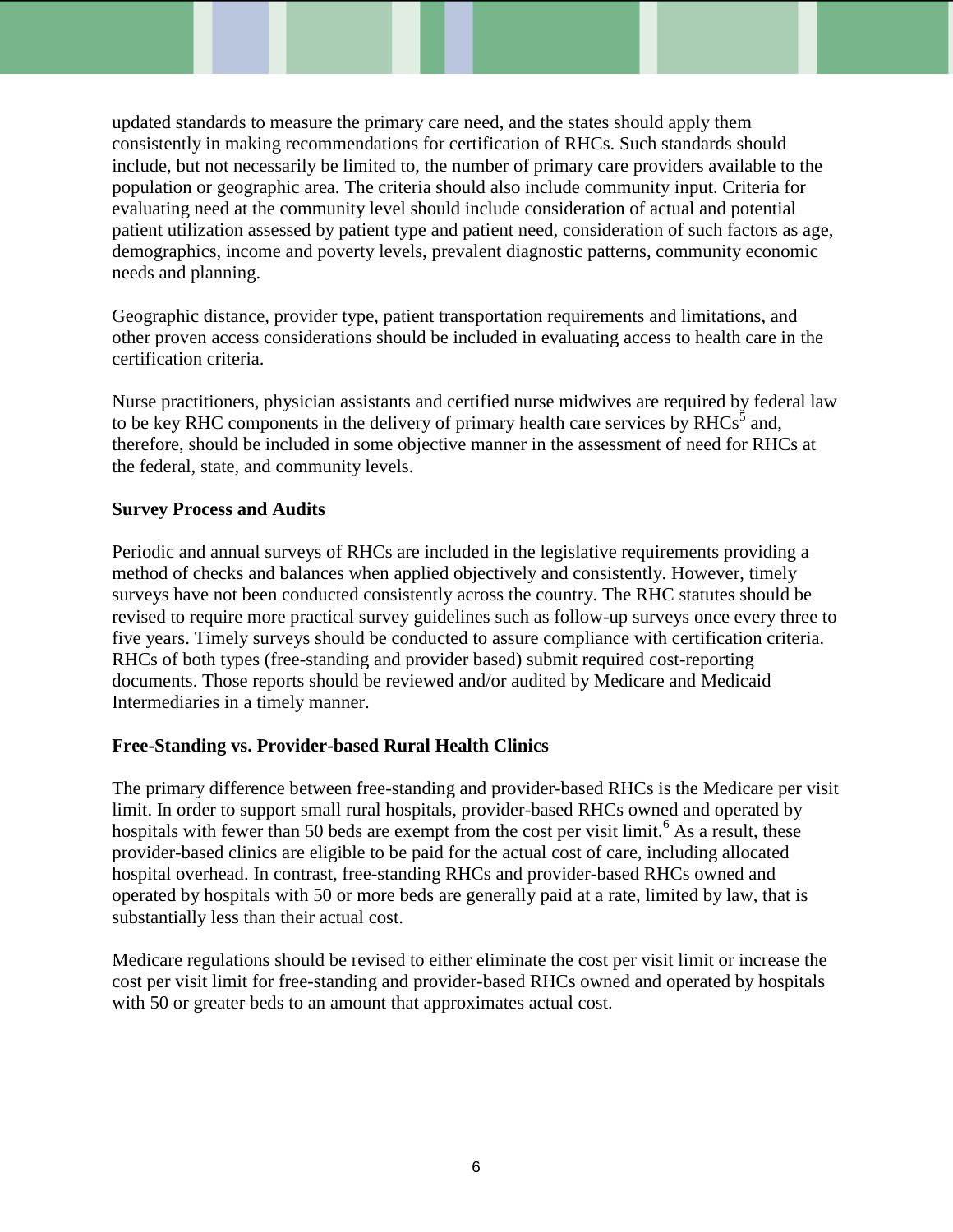#### **Data Collection**

Data collection, or the lack thereof, is a serious problem in evaluation of the RHC program and its participating facilities, particularly as the evaluation would relate to access to primary care. The cost report is the single means through which data is collected beyond individual patient bills submitted to Medicare and Medicaid.

Unlike other federal primary care programs, such as FQHC, that receive grants and higher Medicare and Medicaid reimbursement rates, collection of RHC data is not required by federal regulation. Efforts by the federal and state governments and RHCs should be focused on the development of a single, comprehensive and objective national data collection system that will meet the needs of the regulators, payers, community health planners and RHCs. This effort should occur in conjunction with a revision of the Medicare regulations to either eliminate the cost per visit limit or increase the cost per visit limit to an amount that approximates actual cost. Additional reimbursement is essential since data collection will require RHCs to incur additional costs.

#### **Productivity Standard Exceptions**

Current federal regulations require RHCs to meet specific productivity standards or cause their reimbursable cost per visit to be artificially reduced below actual cost. The current standards require 4,200 visits per full-time equivalent physician and 2,100 visits per full-time equivalent non-physician medical provider.<sup>7</sup> Although the federal regulations allow an annual exception to these productivity standards, the determination is at the sole discretion of the Medicare Administrative Contractor (MAC). Very little regulatory guidance is published to define the exception criteria. Consequently, very few productivity standard exceptions are granted.

In many instances, the RHC is unable to meet the productivity standard due to the size of its primary service area population. An example is a community that produces a total of 5,250 clinic visits annually. If the clinic is staffed with a three-quarter time physician and a full-time nonphysician medical provider, the productivity standard is met. However, the community may not be able to recruit a three-quarter time physician. With a full-time equivalent physician, the RHC is unable to meet the productivity standard by approximately 1,000 visits and the actual cost per visit is artificially reduced approximately 16 percent to equal the Medicare reimbursable cost per visit after adjustment for productivity.

Federal regulations should be revised to provide Medicare intermediaries with additional guidance concerning the criteria of RHC productivity standard exceptions and allow MACs to consider factors such as the population and the geographic area of the community served. Another option is to waive or remove the productivity standard if the RHC certification criterion includes a thorough analysis and determination based on community need.

#### **Primary Care Training**

RHCs are fertile ground for training primary health care providers and increasing the health care awareness of their resident communities. The use of RHCs for provider training should be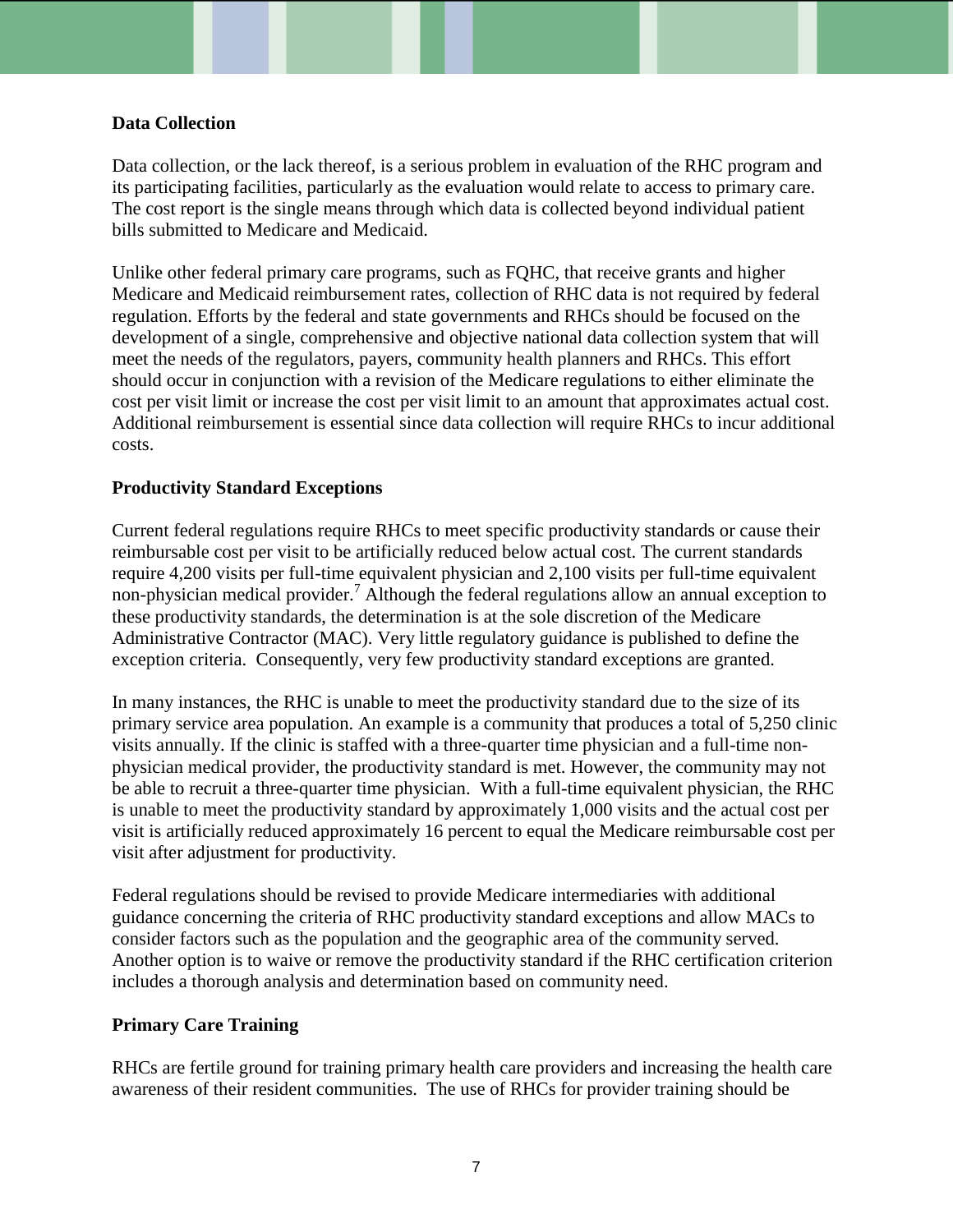encouraged and expanded, offering another avenue to increase access. Additional Medicare and Medicaid reimbursement should be paid to RHCs that participate in approved medical education programs for physicians, nurse practitioners, physician assistants, certified nurse midwives and other health professionals. Emphasis on training providers that are from and represent the community will improve recruitment and retention of providers that choose and remain to work in RHCs. State and federal support to develop more rural teaching clinics would be beneficial.

# **Conclusions**

RHCs provide vital access to primary health care services, recruitment and retention of primary care providers and ongoing contributions to the long-term economic and health factors of their local communities. NRHA recommends that federal laws and regulations should be revised to:

- Provide RHCs with federal grant funding programs, because RHCs have no support for ways to improve and increase care to indigent and uninsured populations or recruit minority providers.
- Eliminate or increase the Medicare and Medicaid cost per visit limit to approximate actual cost.
- Require RHCs to serve all Medicare and Medicaid beneficiaries seeking primary care services available at the clinic.
- Provide additional guidance concerning productivity standard exceptions.
- Provide minimum Medicare Advantage reimbursement at Medicare RHC rates or provide federal wrap-around payments.
- Provide sufficient funding that will allow timely initial and follow-up certification surveys to assure compliance with regulations.
- Increase the data collection and reporting requirements of RHCs if payment rates are increased to cover the additional costs that will be incurred.
- Provide guidance for the future of existing RHCs that are located in areas that lose their MUA or HPSA designation or non-urbanized status because of population or provider changes.
- Establish standards to measure the primary care need, and the states should apply them consistently in making recommendations for certification of RHCs.
- Update the current regulations so that they are not outdated, which some are now.

NRHA strongly supports the concept of RHCs as a major component in improving access to primary health care services in rural communities and believes that the program deserves careful, rational and objective fine tuning.